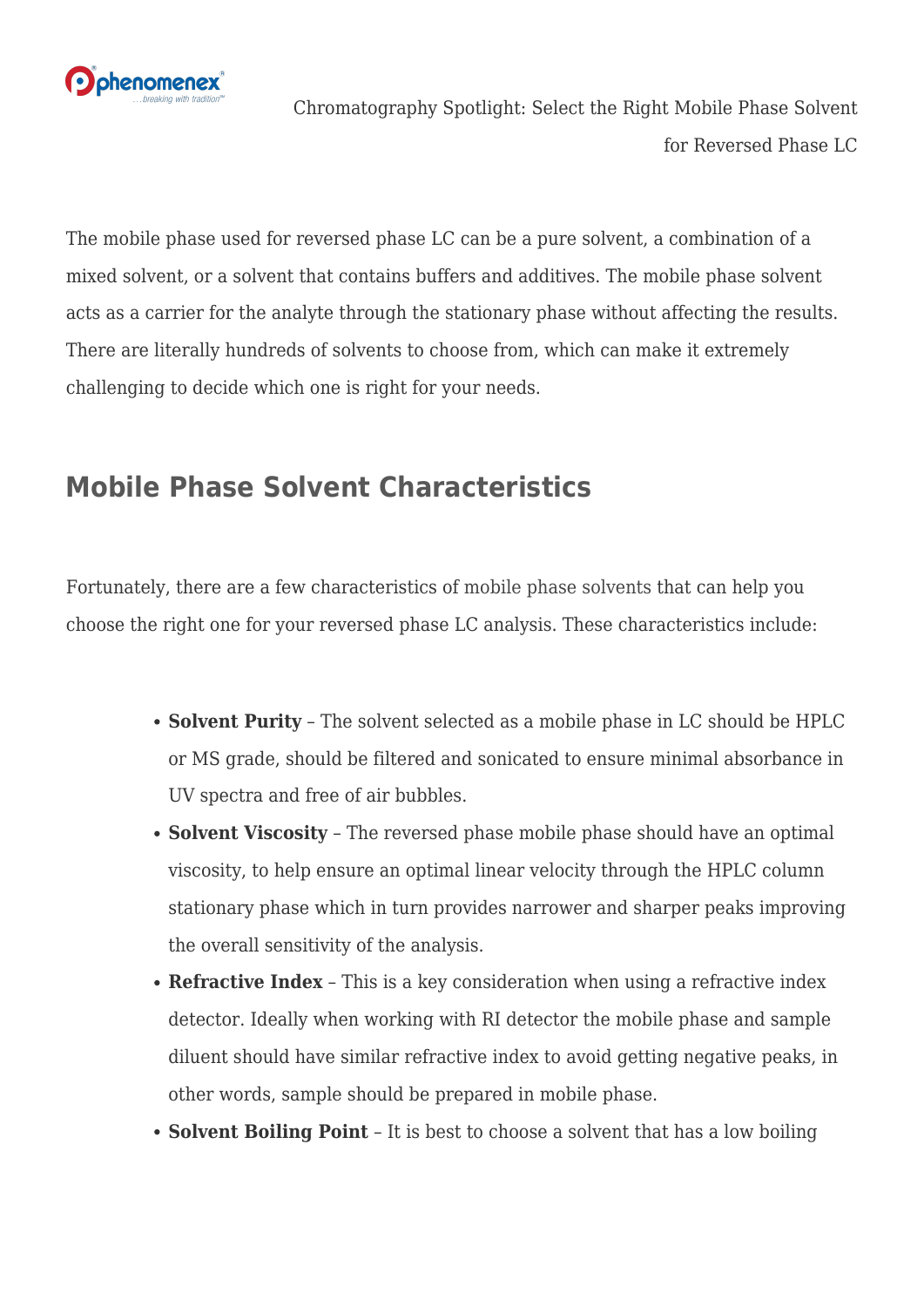

point for increased recovery and specially in LC-MS, a more volatile solvent will improve the ionization leading to increase in MS sensitivity.

- **Non-Corrosiveness** The mobile phase solvent must not corrode the HPLC tubing, pump valves, seals and other parts which falls in the flow path.
- **Solvent Toxicity** Ensure the solvent is not toxic and that you use the stabilized version.
- **Solvent Miscibility** Choose a solvent which is perfectly miscible with the sample. The analyte also must be soluble in it. Otherwise, you will experience sample precipitation at the column inlet frits creating high backpressure, baseline issue, less sensitive peaks for your analyte and peak area and peak shape issues in the chromatogram.
- **Mobile Phase Transparency** Select a mobile phase that transmits at the detection wavelength.
- **Elution Strength –**This is the ability of the solvent to elute target analytes from the stationary phase. The higher the elution strength, the more effective the solvent and the better the selectivity. The mobile phase solvent should have optimal and adequate elution strength to achieve selectivity for the target analytes.

With these characteristics in mind, the preferred mobile phase solvent for most chromatographers is acetonitrile because it has optimal viscosity, good UV transparency, and adequate elution strength.

Other common solvents include methanol, which has a higher viscosity than acetonitrile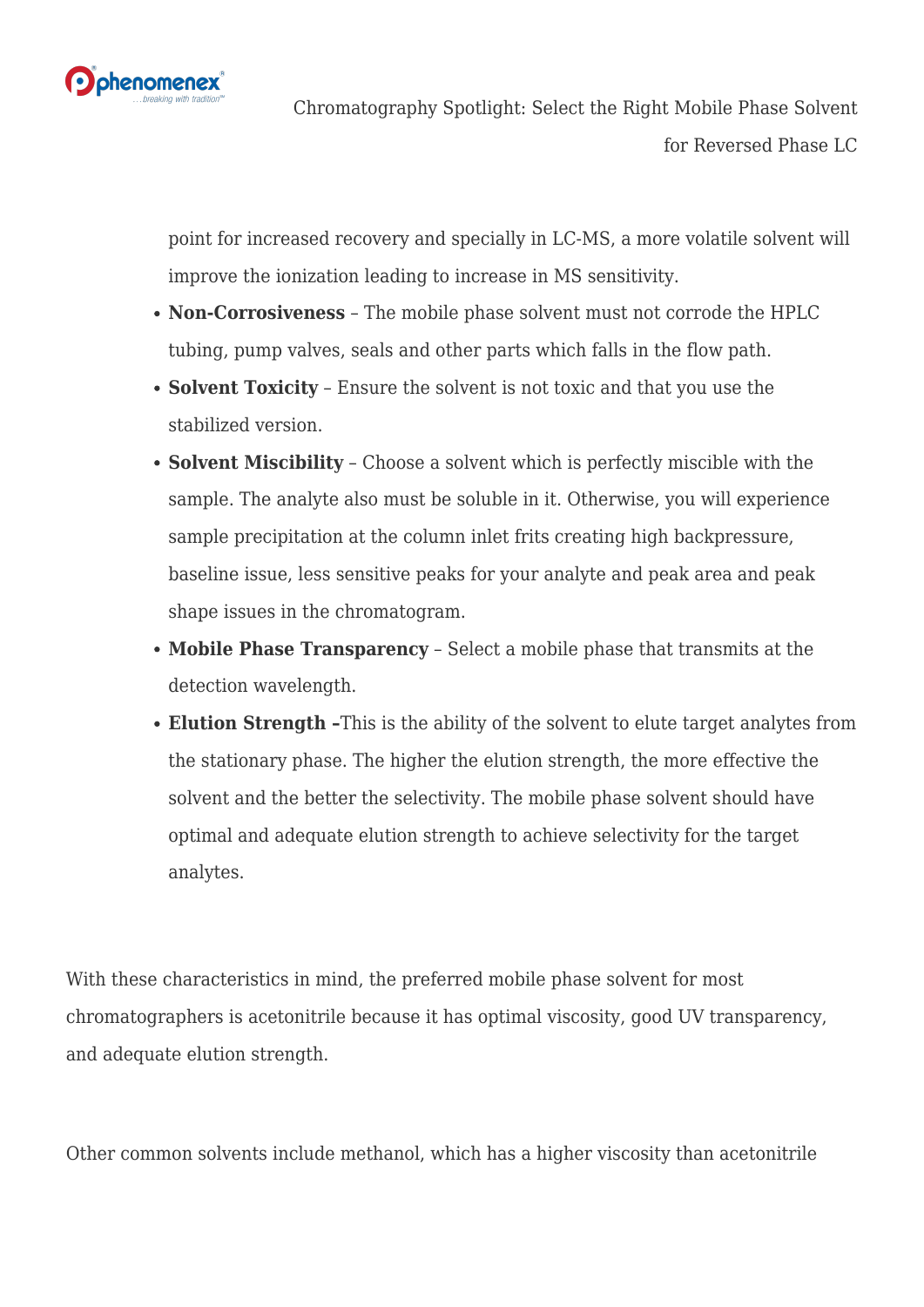

(particularly when mixed with water), and tetrahydrofuran, which has a high elution strength, but is more toxic and presents safety issues. Methyl tert-butyl ether can act as a substitute for tetrahydrofuran.

## **Choosing Mobile Phase Buffers and Additives**

Along with choosing your mobile phase solvents, you will also need to choose the appropriate buffers and/or other additives. Buffers are used to control the pH of the mobile phase. Acidic additives (pH of 2 to 4) are used for most pharmaceutical applications, whereas basic mobile phases (pH greater than 8) are used to achieve higher retention and improved peak shapes for basic analytes.

## **Simple Mobile Phases Are Best**

It is becoming the norm to choose simpler mobile phases for [reversed phase LC.](https://www.phenomenex.com/hplc-column/reversed-phase-hplc-column?utm_campaign=blog%20articles&utm_source=worpress&utm_medium=social&utm_term=brightedge%20content&utm_content=mobile-phase-solvent) The practicality behind this is evident, with the advancements in column stationary phase and column manufacturing technology and the availability of extremely sensitive, high-resolution instruments, reduces the need for buffers and other additives that were previously necessary to provide good chromatography.

For example, mixing acetonitrile with water at 95% has traditionally been done to improve the efficiency of the mixing by ensuring the two mobile phases are similar in terms of